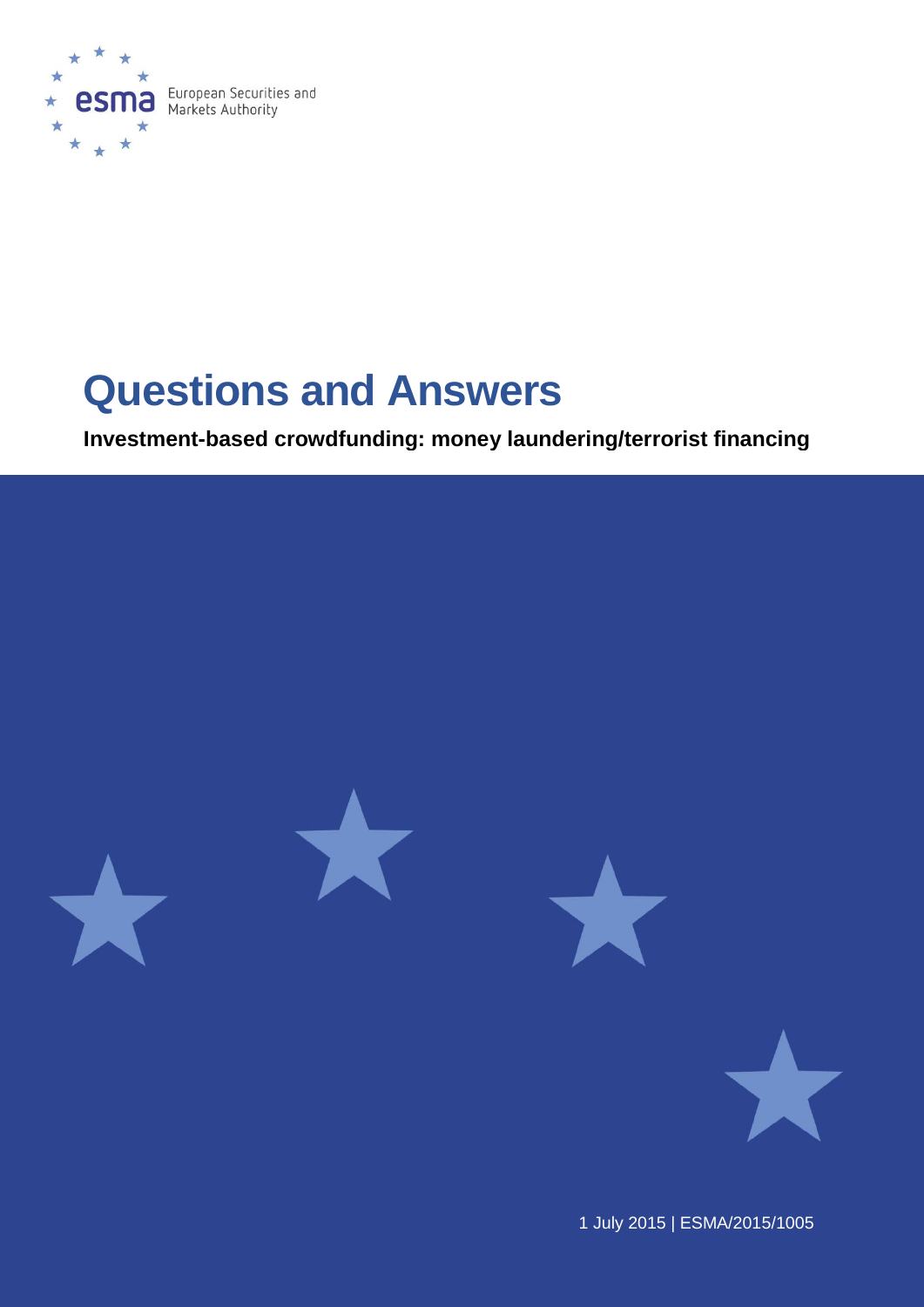

## **Table of Contents**

| Question 1: What are the risks in relation to terrorist financing and money-laundering<br>related to investment-based crowdfunding and how could they be mitigated?  4 |
|------------------------------------------------------------------------------------------------------------------------------------------------------------------------|
| Question 2: Is the risk profile of the platform affected by whether it is regulated under                                                                              |
| Question 3: How should investment-based crowdfunding be treated under the Third Anti-                                                                                  |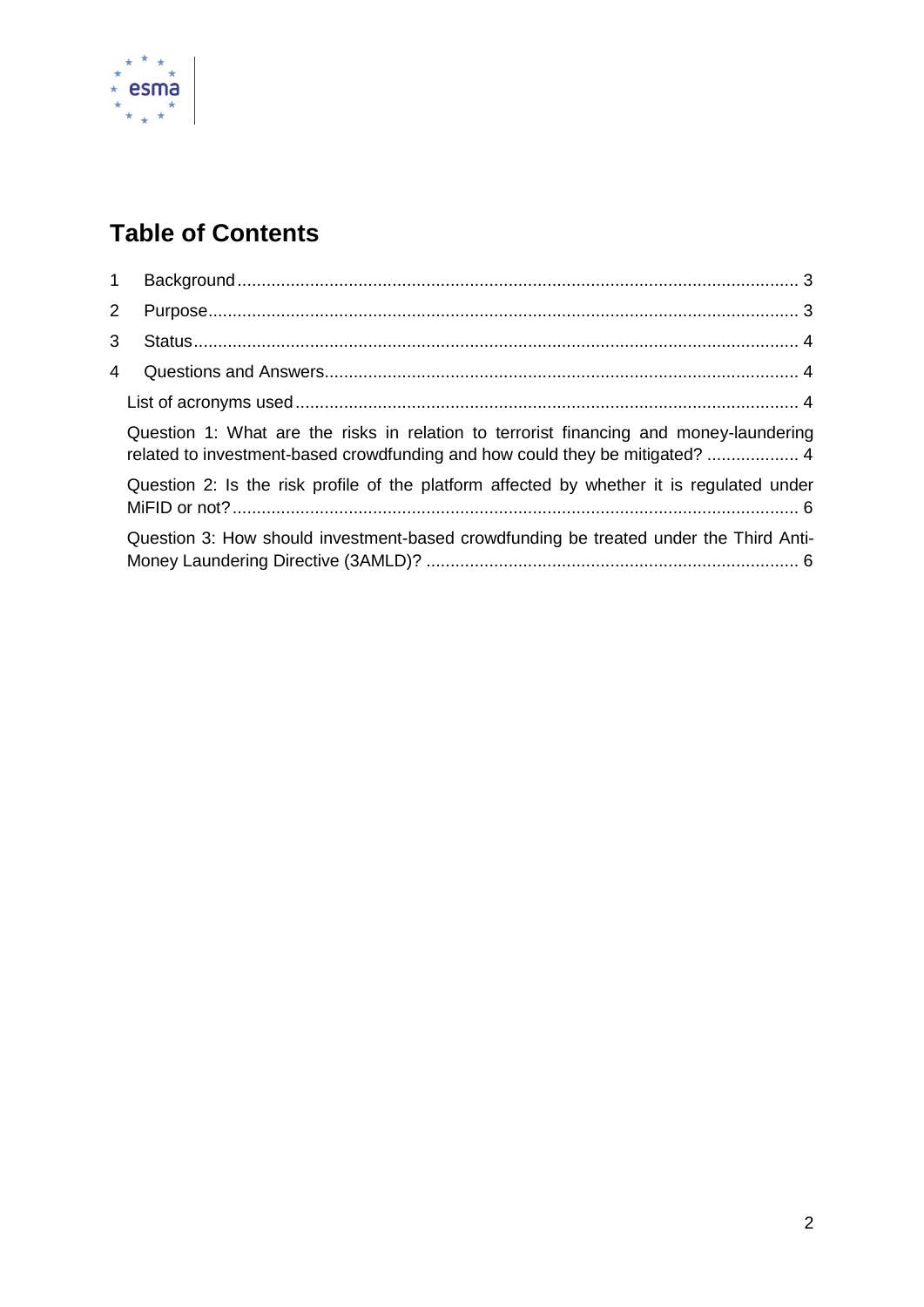

## <span id="page-2-0"></span>**1 Background**

- 1. In December 2014 ESMA published an Opinion to national competent authorities and Advice to the EU institutions, setting out the results of its analysis of the business models of investment-based crowdfunding platforms, their regulatory treatment under the current EU rules and the issues for consideration by policymakers. 1
- 2. In the course of that work, ESMA identified a need to clarify the extent of the risks involved in investment-based crowdfunding relating to the potential for money laundering and for terrorist financing. In order to do so it has sought expert input from the Joint Committee's sub-committee on Anti-Money Laundering.
- 3. Not all investment-based crowdfunding platforms have the same regulatory status. Some are within the scope of the Markets in Financial Instruments Directive (MiFID); others fall within the optional exemption provided by Article 3 of that Directive where they may be regulated under specific national regimes; others may fall outside the scope of MiFID and of those some are regulated under national law, while others are not. There are also other EU rules potentially relevant to investment-based crowdfunding platforms, such as the Payment Services Directive (PSD).
- 4. Those platforms which operate within MiFID are automatically subject to rules designed to combat money laundering and terrorist financing under the Third Anti-Money Laundering Directive (3AMLD). ESMA has sought to clarify the status of the other platforms, by analysing the potential risks and issues arising in different cases and their treatment under the applicable EU rules.
- 5. In order to promote supervisory convergence, ESMA has agreed to publish these Questions and Answers in order to promote the sound, effective and consistent application of rules on anti-money laundering and terrorist financing to investment-based crowdfunding platforms.

## <span id="page-2-1"></span>**2 Purpose**

-

- 6. The purpose of this document is to promote common supervisory approaches and practices in the application of anti-money laundering rules to investment-based crowdfunding. It provides responses to questions posed by national competent authorities in the course of ESMA's work on investment-based crowdfunding, drawing on expert input from the Joint Committee sub-committee on Anti-Money Laundering.
- 7. The document is therefore aimed at national competent authorities to support them in ensuring that their supervisory approach is effective, taking into account the characteristics of and risks associated with different aspects of investment-based

<sup>1</sup> ESMA/2014/1378 and ESMA/2014/1560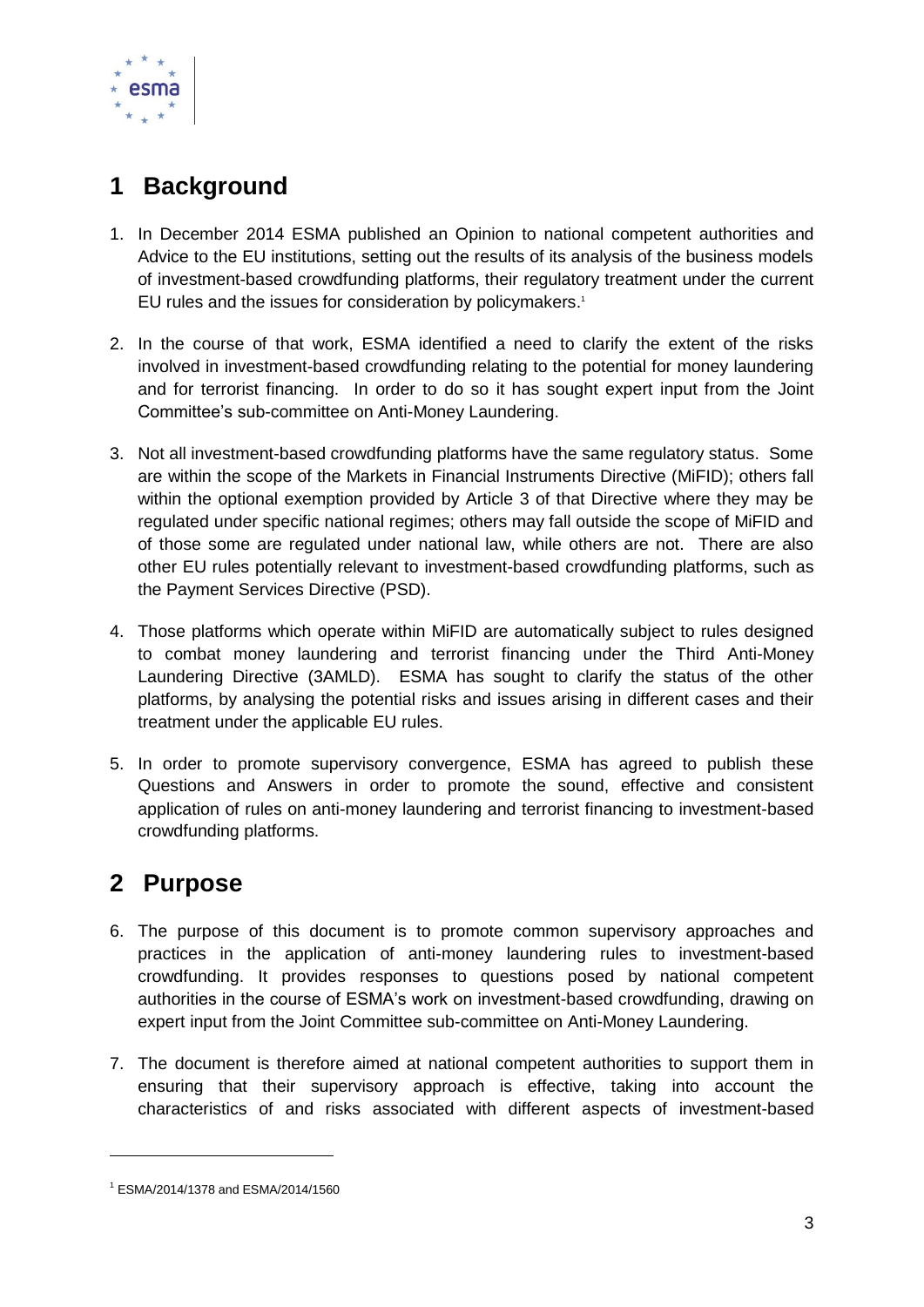

crowdfunding. However, it should also help market participants by providing clarity on the issues involved.

## <span id="page-3-0"></span>**3 Status**

- 8. The Q&A mechanism is a practical convergence tool used to promote common supervisory approaches and practices under Article 29(2) of the ESMA Regulation.<sup>2</sup>
- 9. In preparing the Q&A, ESMA has sought and obtained expert input from the Joint Committee sub-committee on Anti-Money Laundering, which is reflected in the Q&A.
- 10. We do not expect to issue any further Q&A on this topic. However, we will consider at the appropriate time whether any aspects of these Q&A need to be revised in the light of the application of new legislation<sup>3</sup> or significant developments in the investment-based crowdfunding market.

### <span id="page-3-1"></span>**4 Questions and Answers**

#### <span id="page-3-2"></span>**List of acronyms used**

-

- 3AMLD Directive 2005/60/EC of the European Parliament and of the Council on the prevention of the use of the financial system for the purpose of money laundering and terrorist financing
- MiFID Directive 2004/39/EC of the European Parliament and of the Council on markets in financial instruments
- PSD Directive 2007/64/EC on payment services in the internal market

#### <span id="page-3-3"></span>**Question 1: What are the risks in relation to terrorist financing and money-laundering related to investment-based crowdfunding and how could they be mitigated?**

11. Investment-based crowdfunding carries a risk of misuse for terrorist financing, particularly where platforms carry out limited or no due diligence on project owners and their projects Project owners could use investment-based crowdfunding platforms to raise funds for terrorist financing, either overtly or secretly. This risk can be mitigated if platforms apply due diligence checks on the project owner (including the project itself) and on investors,

 $2$  Regulation (EU) No 1095/2010 of the European Parliament and of the Council of 24 November 2010 establishing a European Supervisory Authority (European Securities and Markets Authority

<sup>&</sup>lt;sup>3</sup> A new Directive has recently entered into force, which will replace the 3AMLD from 26 June 2017 (Directive (EU) No 2015/849 of the European Parliament and of the Council of 20 May 2015 on the prevention of the use of the financial system for the purposes of money laundering or terrorist financing)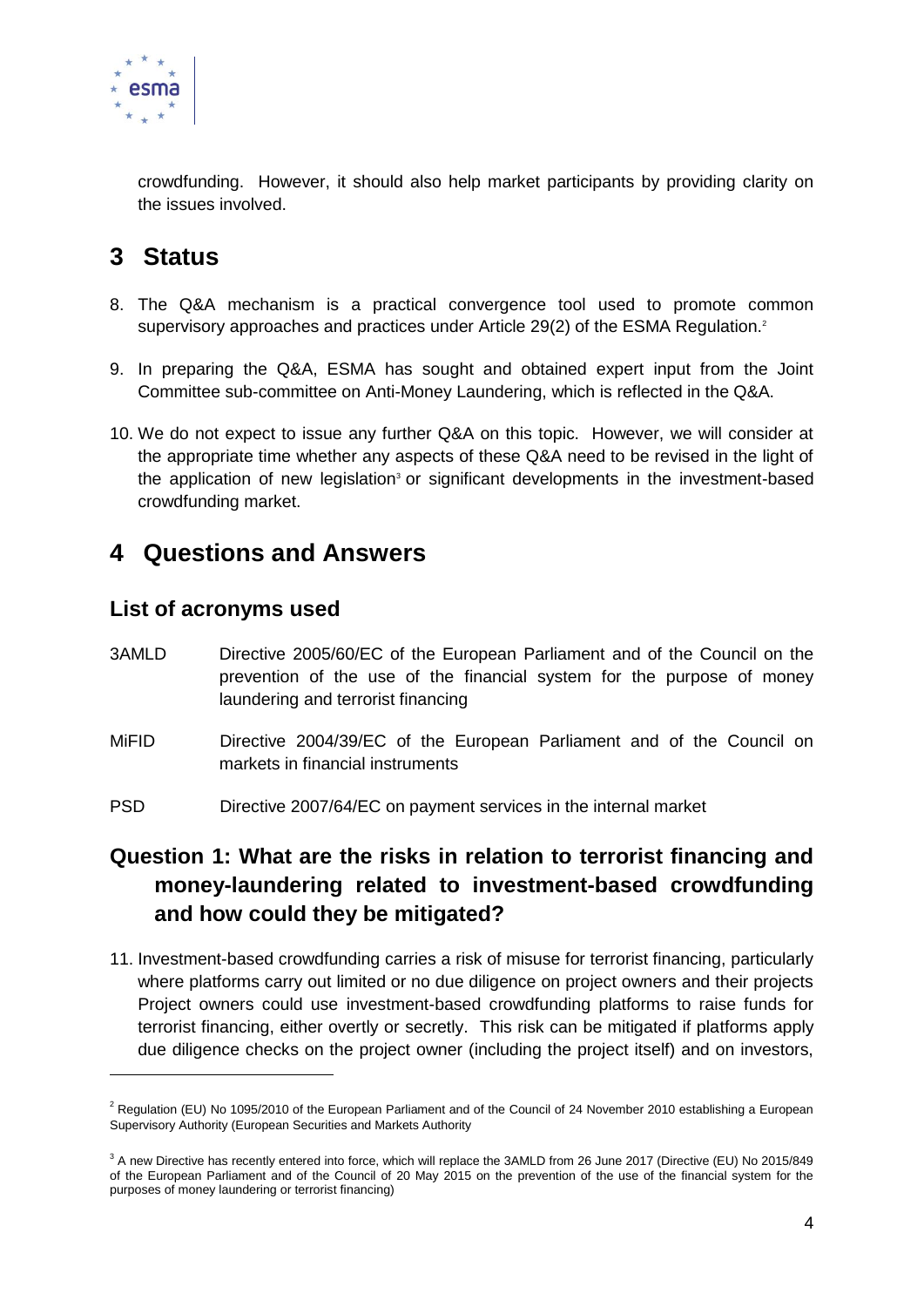

1

to identify situations where the risk of terrorist financing is increased. The platform can then take appropriate measures to manage the terrorist financing risk (e.g. monitor transactions, submit a suspicious transaction report). Where a platform is within the scope of the 3AMLD, it has obligations to carry out such due diligence checks on its customers, which would in most cases include project owners as well as investors, and to take follow-up actions in certain circumstances. 4

- 12. As regards potential use for money laundering, investment-based crowdfunding platforms present a risk because they can, for example, be used to disguise the illicit origin of funds, where investments are made in projects which do not successfully meet their fundraising target, with a view to the funds being returned to the investor, or by collusion between the project owner and investors, or between investors and platforms owners, in order to launder money. The potential for money laundering is increased where there is limited or no due diligence undertaken on project owners or their projects.
- 13. Not all business models carry the same risk in relation to money laundering. Platforms that collect funds for later onward transmission are particularly vulnerable to abuse for money laundering purposes, including business models where
	- a. money is held in individual client accounts from which funds are transferred to the issuer once an investment is decided upon; or
	- b. money is collected and held while the fundraising campaign is ongoing, but may be returned to those who committed them where the campaign's fundraising target is not met.
- 14. Where an investment is made, a longer holding period for instruments may reduce the attractiveness of investment-based crowdfunding relative to other potential avenues for money laundering purposes, but opportunities and incentives to launder money through investment-based crowdfunding still exist. Further, if the potential for early redemption of investments and/or sale through secondary markets were to increase, so would the potential attractiveness for money laundering.
- 15. In practice, the risks associated with investment-based crowdfunding may be mitigated where other parties involved in the transfer of funds are responsible for anti-money laundering/terrorist financing controls, even where the platform itself is not. For example, it is likely that where the investor's funds are exchanged for securities issued by the project owner, a regulated credit institution or PSD payment institution would be involved in the transfer of funds. Where the credit institution or payment institution is based in the EU, it would have responsibilities, among other things, in relation to the customer due diligence checks on the parties involved.<sup>5</sup> Lawyers involved in the securities transaction would also have responsibilities to carry out customer due diligence checks and take

<sup>&</sup>lt;sup>4</sup> In many cases the investor would also be a customer of the platform. In cases where the investor became a beneficial owner of 25% or more of a project owner who was a customer of a platform (or exercised control through other means), 3AMLD would also require checks on the investor. See eg 3AMLD Articles 3(6), 7-9, 13, 22, 24 for examples of the obligations<br><sup>5</sup> See eg Articles 2(1)(1), 2(1)(2), 7-9 3AMLD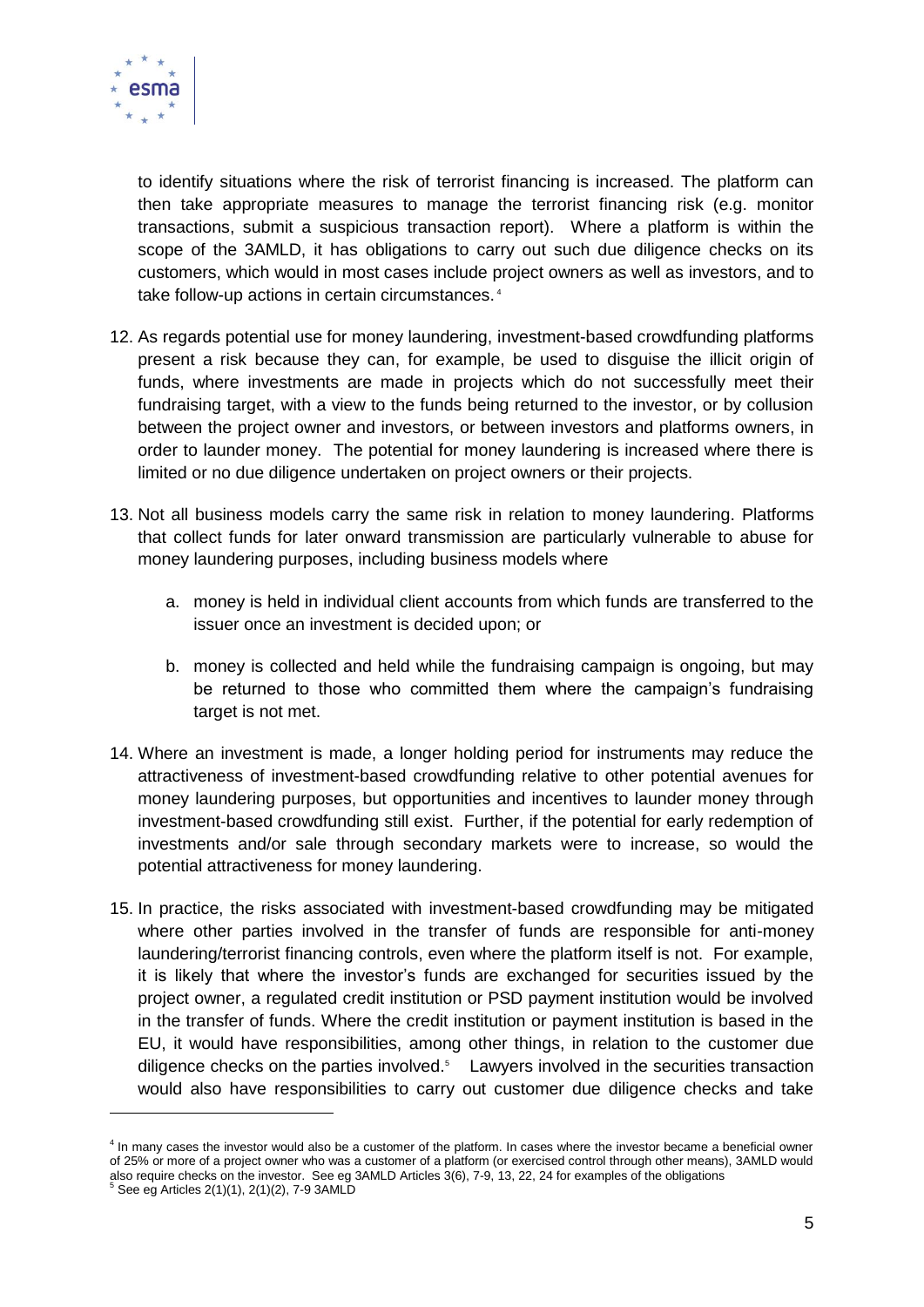

appropriate action if such checks raised concerns.<sup>6</sup> Under 3AMLD, platforms may be able to rely on that customer due diligence.<sup>7</sup>

#### <span id="page-5-0"></span>**Question 2: Is the risk profile of the platform affected by whether it is regulated under MiFID or not?**

16. The business models and activities of platforms operating inside and outside MiFID scope are often similar and so the potential for terrorist financing and money laundering through platforms does not depend on whether they are inside or outside MiFID scope. However, the attractiveness of using investment-based crowdfunding for terrorist financing or money laundering may be increased if there is an understanding that the platforms are operating outside any regulatory regime and therefore the measures which would otherwise be in place to detect and mitigate potential use for terrorist financing and money laundering may not be in place. There is therefore no basis in terms of level of risk for a less rigorous treatment of platforms operating outside MiFID in relation to antimoney laundering and terrorist financing.

#### <span id="page-5-1"></span>**Question 3: How should investment-based crowdfunding be treated under the Third Anti-Money Laundering Directive (3AMLD)?**

- 17. Where investment-based crowdfunding platforms are operating as MiFID investment firms or as the tied agents of such firms, the investment firm will be within the scope of the 3AMLD and will therefore be responsible for customer due diligence checks which should contribute to mitigating these risks.
- 18. As many platforms are currently operating outside the scope of MiFID they would not be automatically captured by the 3AMLD. However, the definition of 'financial institution' also includes those carrying out any payment services, as defined in the Payment Services Directive [Directive 2007/64/EC Art. 4(3)]. Some investment-based platforms may provide certain payment services, depending on the extent to which they are involved in the transfer of funds (in some cases the platform is not involved at all in collecting payments). The extent to which platforms are already subject to 3AMLD obligations will therefore depend in part on the extent to which they are regarded by NCAs as providing payment services. Where firms are carrying out payment services within the meaning of the PSD, they are subject to the 3AMLD even if they fall within one of the various exemptions to the PSD.<sup>8</sup> 3AMLD would also cover participation in

-

 $^6$  See eg Articles 2(1)3(b), 7-9 and 22-24 3AMLD.

<sup>7</sup> See Articles 14-19 3AMLD.

**<sup>8</sup> Exemptions from the PSD of potential relevance to investment-based crowdfunding platforms are listed in paragraphs 94-98** and 103 of ESMA's Opinion on Investment-based Crowdfunding, ESMA/2014/1378. Art 3(2a) 3AMLD as amended by Article 91(1) PSD and subsequently by Art. 19(1) of Directive 2009/110/EC [E-money] applies the 3AMLD to any undertaking other than a credit institution (credit institutions being covered already by virtue of Art 3(1) 3AMLD) that carries out one or more of the activities listed in points 2 to 12, 14 and 15 of Annex I to Directive 2006/48/EC (henceforth Annex I to Directive 2013/36/EU). That list of activities does not contain any of the 'negative scope' provisions set out in Article 3 PSD, and Art 26(6) PSD confirms that the waiver from certain PSD requirements available under Art 26 does not allow for 3AMLD requirements to be waived.